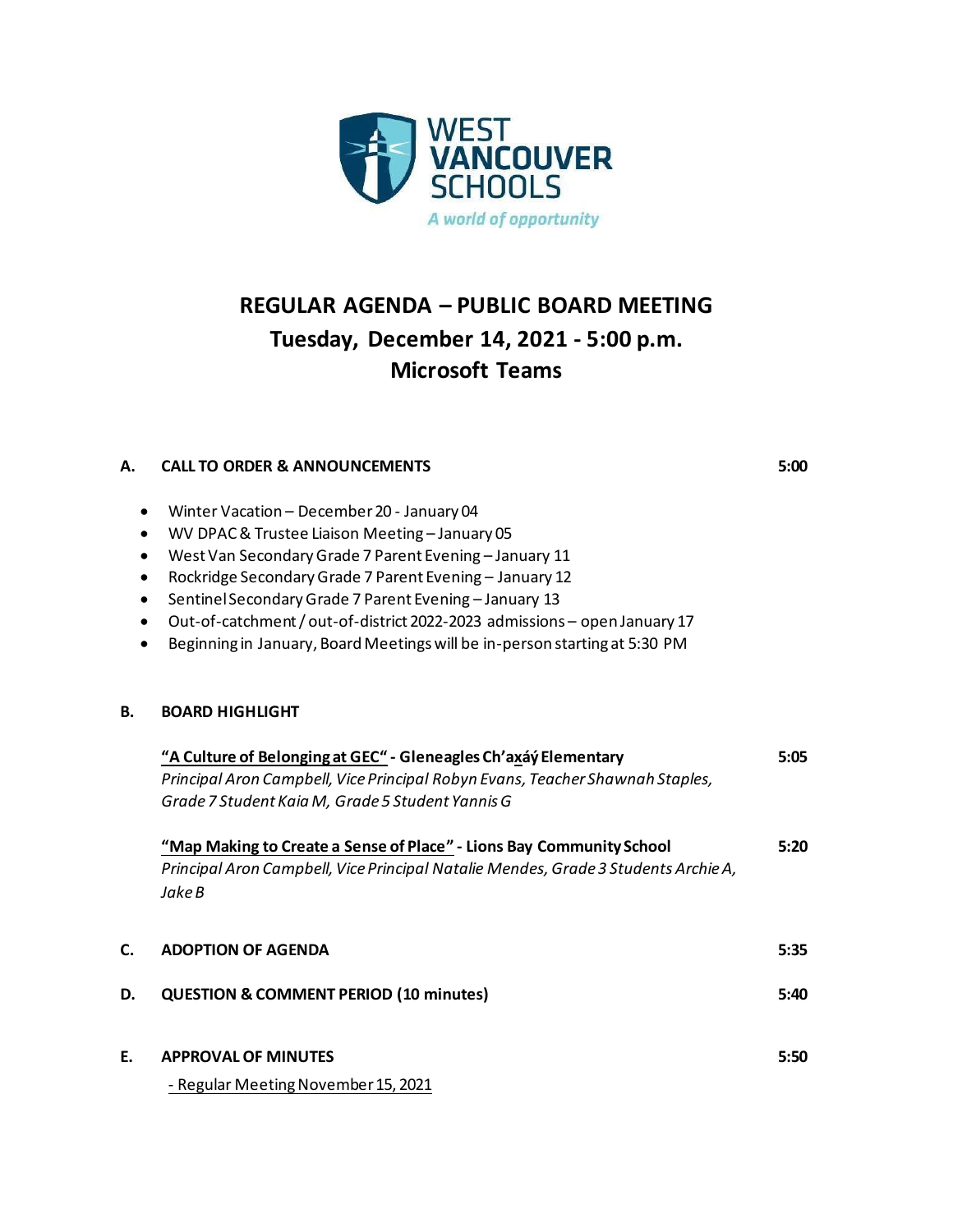- General Record November 15, 2021

| F.                                                                                                                                                                                        |                          | <b>BUSINESS ARISING FROM THE MINUTES</b>                                                                                                                                                            |                                                                                                                                                                                                                               | 5:55 |  |
|-------------------------------------------------------------------------------------------------------------------------------------------------------------------------------------------|--------------------------|-----------------------------------------------------------------------------------------------------------------------------------------------------------------------------------------------------|-------------------------------------------------------------------------------------------------------------------------------------------------------------------------------------------------------------------------------|------|--|
| G.                                                                                                                                                                                        |                          | <b>BOARD BUSINESS</b>                                                                                                                                                                               |                                                                                                                                                                                                                               |      |  |
|                                                                                                                                                                                           | 1.                       |                                                                                                                                                                                                     |                                                                                                                                                                                                                               |      |  |
|                                                                                                                                                                                           |                          | Superintendent's Report<br>Chris Kennedy, Superintendent of Schools                                                                                                                                 |                                                                                                                                                                                                                               | 6:00 |  |
|                                                                                                                                                                                           | 2.                       | <b>Digital Learning Update</b><br>Cari Wilson, District Innovation & Technology Lead Teacher, Sean Nosek,<br>Associate Superintendent                                                               |                                                                                                                                                                                                                               | 6:15 |  |
|                                                                                                                                                                                           | 3.                       | <b>Mental Health Framework</b><br>Maureen Lee, District Principal                                                                                                                                   |                                                                                                                                                                                                                               | 6:35 |  |
| н.                                                                                                                                                                                        | <b>COMMITTEE REPORTS</b> |                                                                                                                                                                                                     |                                                                                                                                                                                                                               |      |  |
|                                                                                                                                                                                           | 1.                       | Finance & Facilities Committee Meeting - December 7, 2021<br><b>BICS playground</b><br>$\qquad \qquad \blacksquare$<br>Carbon neutral report<br>$\overline{\phantom{a}}$<br>2021/22 Amended Revenue |                                                                                                                                                                                                                               | 6:50 |  |
| I.<br><b>CORRESPONDENCE</b><br>A list of Board correspondence is posted online.                                                                                                           |                          |                                                                                                                                                                                                     |                                                                                                                                                                                                                               |      |  |
| J.                                                                                                                                                                                        |                          | <b>TRUSTEE MEETINGS &amp; EVENTS</b>                                                                                                                                                                |                                                                                                                                                                                                                               | 6:55 |  |
| Board Chair call re: state of emergency<br>Board Chair meeting with Minister Whiteside &<br>Dr. Ballam<br><b>BPP Reception</b><br><b>BCSTA Fall Academy</b><br><b>BCSTA Metro Meeting</b> |                          |                                                                                                                                                                                                     | DWV Council and WV School Board meeting<br>Finance & Facilities Meeting<br>Holiday Concerts (various schools)<br>NV & WV Boards met with Dr. Choi<br>President's Committee Meeting<br>Trustee School Visits (various schools) |      |  |

VCH Coastal Health Update

# **K. QUESTIONS & COMMENTS PERIOD (10 minutes) 7:00**

DPAC Meeting